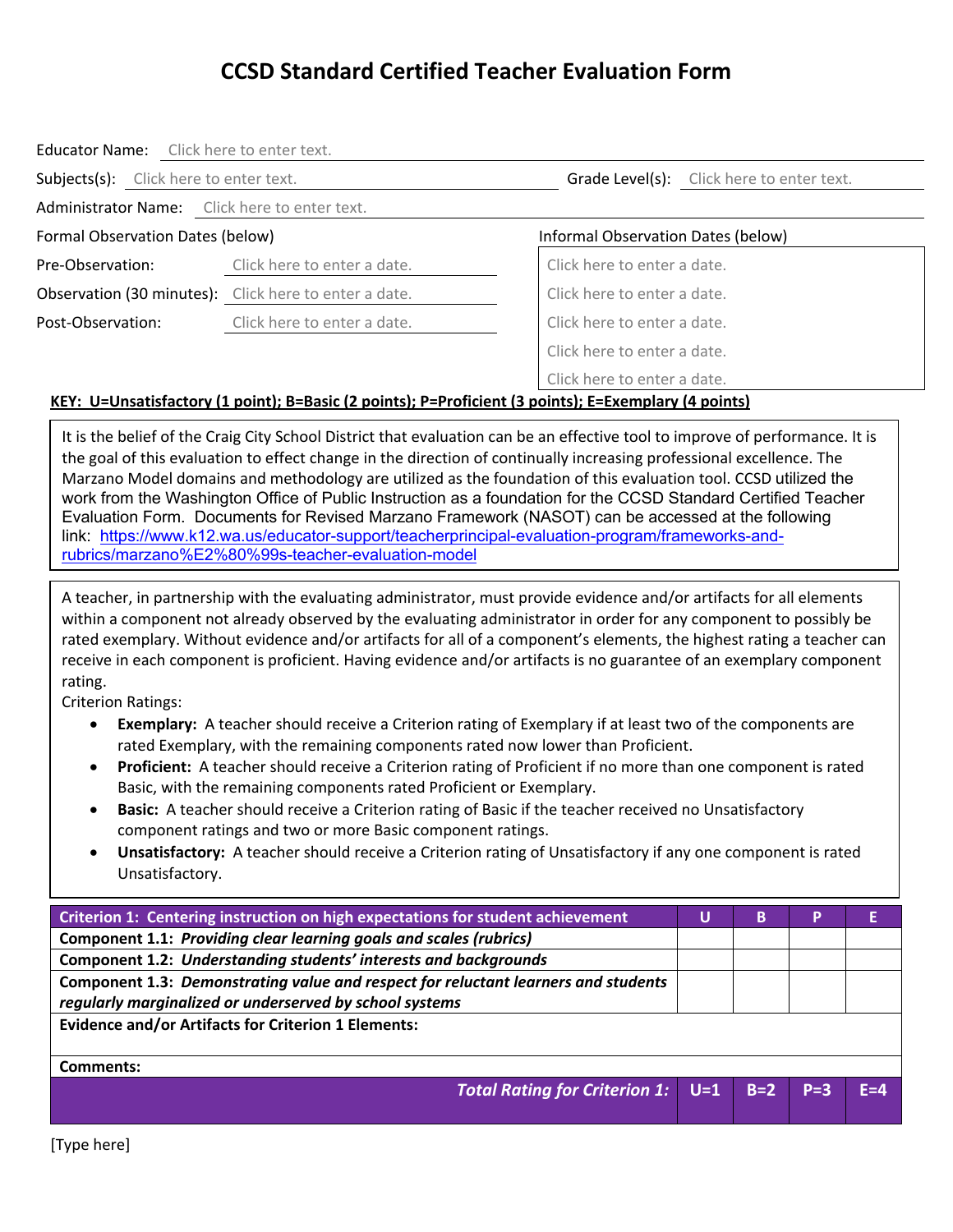| <b>Criterion 2: Demonstrating Effective Teaching Practices</b>                           |  | в     |         |     |
|------------------------------------------------------------------------------------------|--|-------|---------|-----|
| <b>Component 2.1: Conducting direct instruction lessons</b>                              |  |       |         |     |
| Component 2.2: Based on student needs, the teacher breaks content into small             |  |       |         |     |
| chunks (i.e., digestible bites) of information that can be easily processed by students. |  |       |         |     |
| Component 2.3: The teacher engages students in activities that help them record          |  |       |         |     |
| their understanding of new content in linguistic ways and/or represent the content in    |  |       |         |     |
| nonlinguistic ways.                                                                      |  |       |         |     |
| Component 2.4: Conducting practicing and deepening lessons                               |  |       |         |     |
| Component 2.5: Noticing when students are not engaged                                    |  |       |         |     |
| Component 2.6: Using and applying academic vocabulary                                    |  |       |         |     |
| Component 2.7: Designing instruction aligned to assessment                               |  |       |         |     |
| <b>Evidence and/or Artifacts for Criterion 2 Elements:</b>                               |  |       |         |     |
|                                                                                          |  |       |         |     |
| <b>Comments:</b>                                                                         |  |       |         |     |
| <b>Total Rating for Domain 2: U=1</b>                                                    |  | $B=2$ | $P = 3$ | F=4 |
| (see page 1 of "Teacher Eval Procedures" doc for establishing Do <u>main rating</u> )    |  |       |         |     |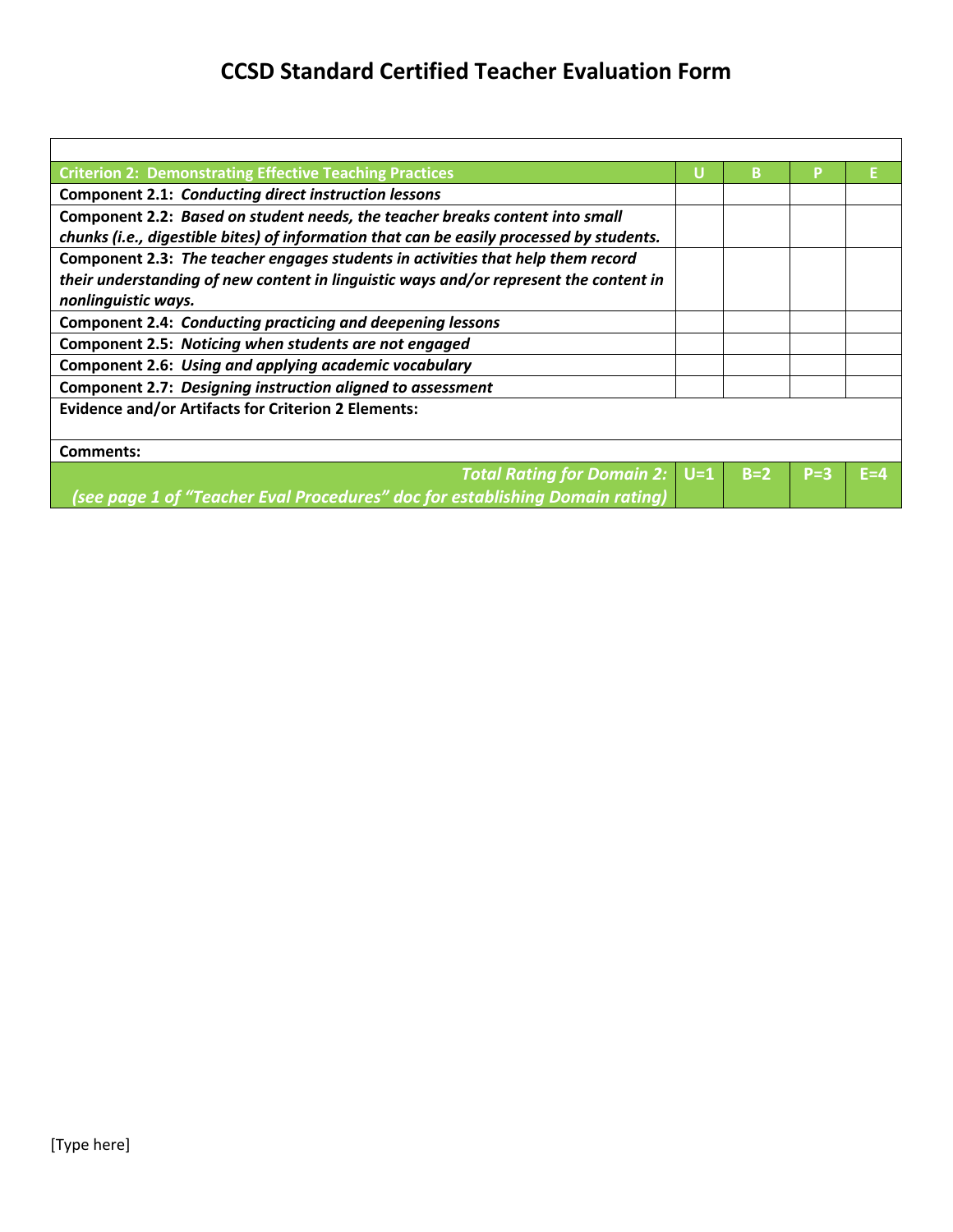| Criterion 3: Recognizing individual student learning needs and developing strategies |                            | в     | P     |         |
|--------------------------------------------------------------------------------------|----------------------------|-------|-------|---------|
| to address those needs.                                                              |                            |       |       |         |
| Component 3.1: Effective scaffolding of information within a lesson                  |                            |       |       |         |
| Component 3.2: Planning and preparing for the needs of all students                  |                            |       |       |         |
| <b>Evidence and/or Artifacts for Criterion 3 Elements:</b>                           |                            |       |       |         |
|                                                                                      |                            |       |       |         |
| Comments:                                                                            |                            |       |       |         |
| <b>Total Rating for Domain 3:</b>                                                    | $\overline{\mathsf{U}}$ =1 | $B=2$ | $P=3$ | $F = 4$ |
| (see page 1 of "Teacher Eval Procedures" doc for establishing Domain rating)         |                            |       |       |         |

Г